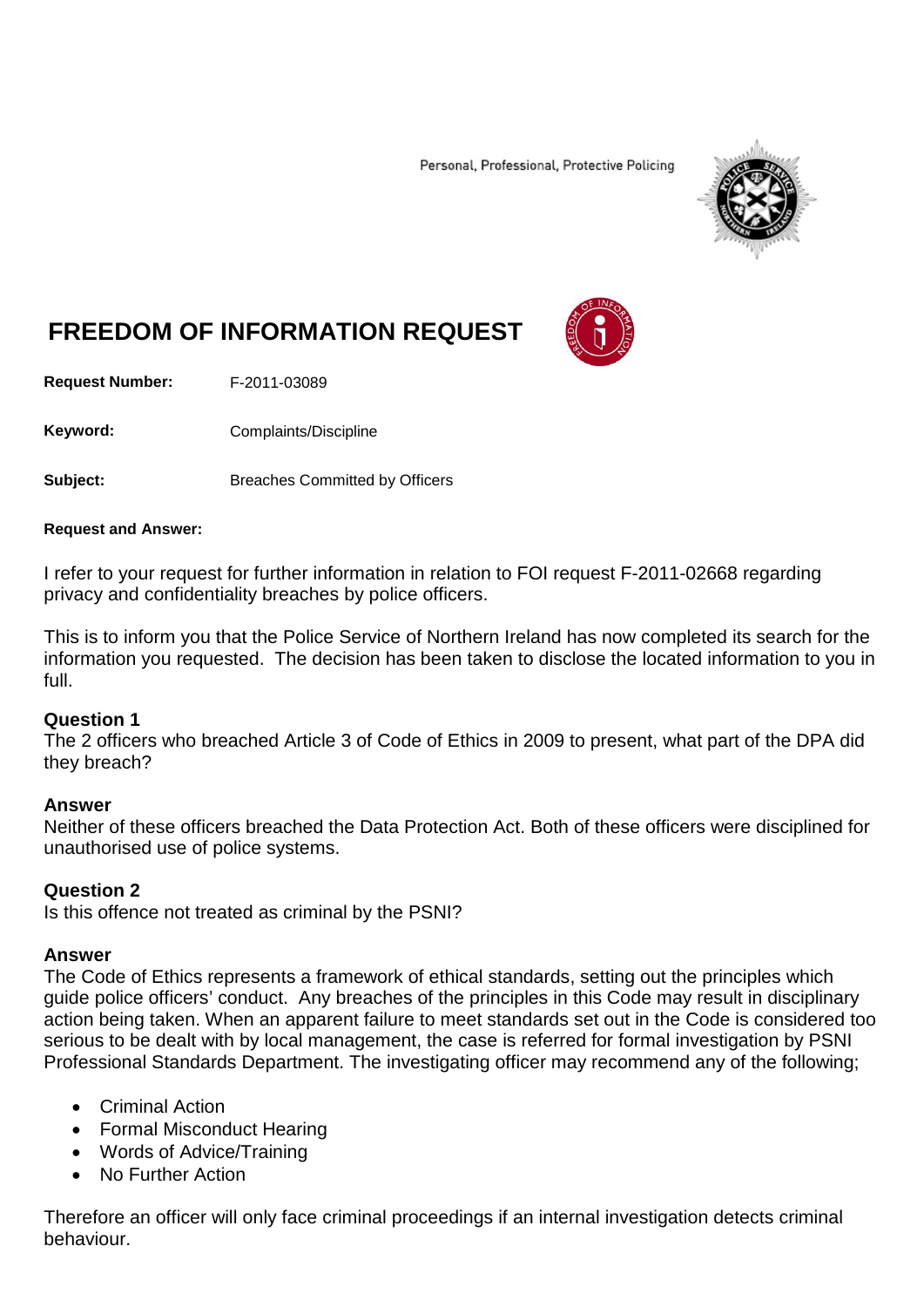# **Question 3**

Are these breaches reported to the Information Commissioner?

# **Answer**

The Information Commissioner would not be informed of cases where a PSNI officer has breached Article 3 of the PSNI Code of Ethics.

By way of further information in relation to reporting data breaches, I can inform you that there is no current law within the UK that places an obligation on a Data Controller to report a data breach. However, as good practice, the PSNI will follow the advice provided within the Data Protection Manual of Guidance as follows :-

## **10.3.2 Offence or misconduct identified by, or reported to, the Police relating to Police held personal data.**

This section concerns the misuse of police-held personal data by those working for or on behalf of a police force.

In these circumstances, details of the allegation must be forwarded to the police force's Professional Standards Department (PSD). PSD will assess the circumstances of the case and identify a proportionate response to the allegation. The assessment will include consideration of all relevant factors including:

- The motive of the offender was it a case of curiosity, was it for personal gain, was it for another person's gain? The nature of the personal data – what quantity was involved, what it related to, its sensitivity, and so on;
- The harm and/or distress, potential or otherwise, caused to the person to whom the personal data related and others;
- The level of intrusion or breach of privacy suffered; previous misconduct or criminal breaches by the offender; whether the offender was one of many;
- The wider public interest.

Where necessary (for example, confirmation that an offence has occurred), PSD will seek the views of the data protection officer. The Information Commissioner may also be in a position to provide advice. In all cases the data protection officer should be regularly appraised by PSD of the progress of any investigation and prosecution into offences under the Act. Having carried out the assessment, PSD will be in a position to determine the seriousness of the offence.

Although it is not possible to draw up definitive criteria to assess that seriousness, the scale of an offence will be apparent. Those offences deemed to be low-level in nature for example, a member of staff browsing a record containing a minimal amount of personal data out of curiosity, where there was little prospect of harm or distress may be dealt with under misconduct only and will not necessarily require a criminal investigation. Each case will need to be assessed against the above criteria. Those of a more serious nature for example, a member of staff selling the names and addresses of witnesses in a forthcoming criminal trial to associates of the person charged, is likely to be considered high-level in nature and would be likely to merit a criminal investigation and prosecution.

A decision by the Crown Prosecution Service not to proceed with a prosecution under the Act should not preclude notification of the case to the Information Commissioner. The Information Commissioner is particularly keen on pursuing those who procure the disclosure or sale of Police-held personal data. PSD will notify the data protection officer of the outcome of the case in order that any necessary remedial action can be identified and undertaken by the force. Where a criminal